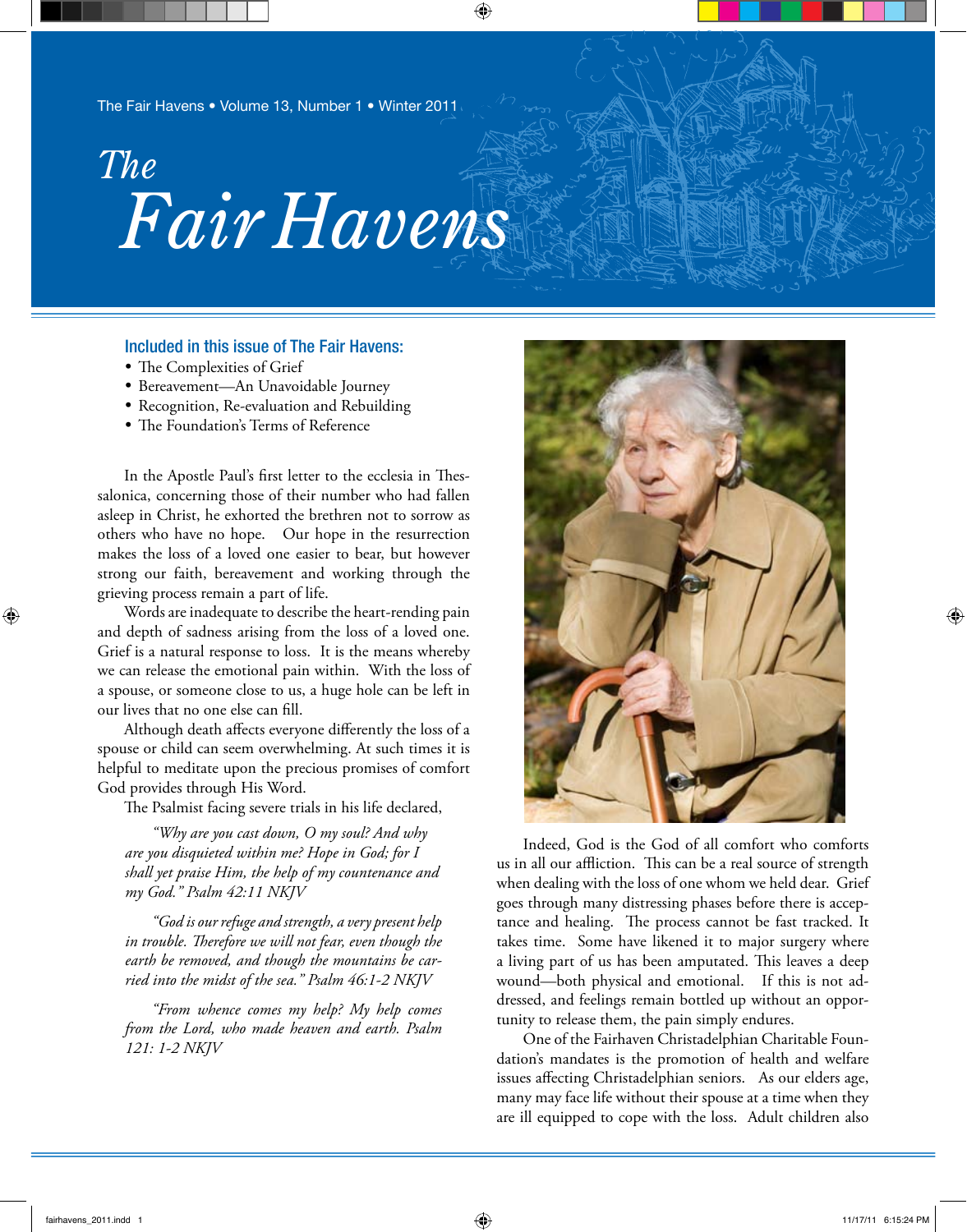⊕

share in the grief arising from the death of a parent. As an ecclesial family we are filled with loss as loved brothers and sisters fall asleep in Christ and await the resurrection morn. To gain a better understanding of the grieving process, this issue of the Fairhaven newsletter focuses on bereavement what to expect, how to cope and how to help one another.

Like the first century brethren, we can look forward to

a day when there is a new heaven and a new earth—when the tabernacle of God is among men and they shall be His people and He shall wipe away every tear from their eyes; and there shall no longer be any death; there shall no longer be any mourning, or crying or pain; the former things will have passed away. And He who sits on the throne shall say, 'Behold I am making all things new'. (Rev. 21: 3&4)

## **The Complexities of Grief**

are emotions are complex. After the prolonged illness and death of a loved one, some may think that they will feel relief. There may well be a sense of relief, but often it can be accompanied by guilt for feeling relieved. To help us understand this turmoil of emotion, there are three important principles in the grieving process that we need to recognize.

- **1. Your feelings are subjective and unique. No one else can determine the weight and significance of your feelings.** While others may have some idea of what you are feeling, you alone know the depth and pain of your emotion. Others shouldn't assume they fully appreciate the depth of your loss.
- **2. Feelings, in and of themselves are not good or bad, right or wrong.** They simply exist and need to be recognized and acknowledged for what they are. How we express these feelings may have consequences, but the feelings themselves do not. For example, one might feel anger towards a loved one for dying, and although that might not seem rational, particularly if the person didn't choose to die, the feeling needs to be expressed and recognized as real. By expressing these feelings, you enable yourself to begin to work through the emotions associated with grief.
- **3. Where your grief and the feelings that accompany it are concerned, time alone will not heal you.** Resolution comes through facing your feelings and gradually working through them. Time will not heal your loneliness, anger, despair or fear unless you address these emotions. Time may soften the hurt, but it won't heal and resolve the pain.

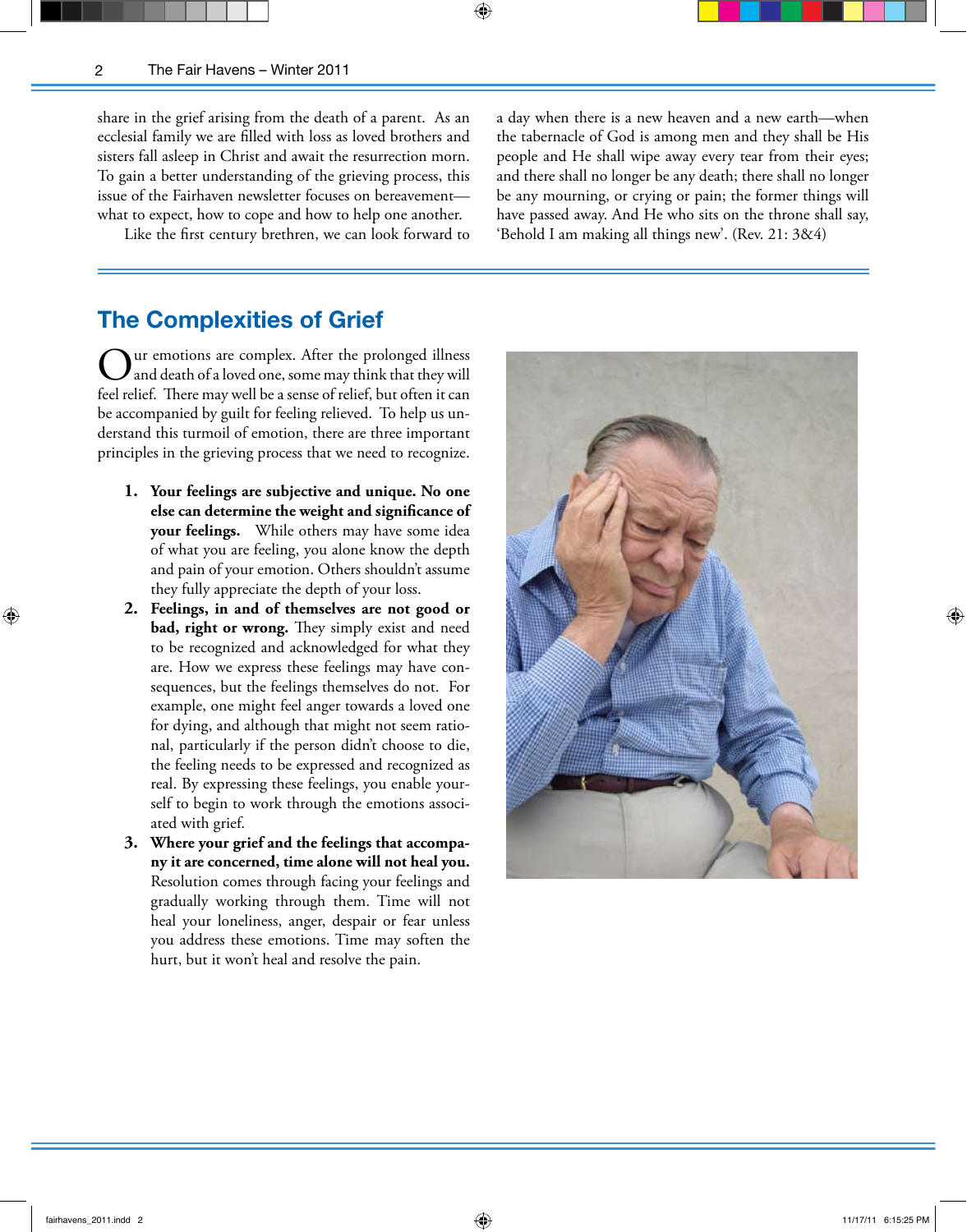# **Bereavement—An Unavoidable Journey**

⊕

 $\mathbf{V}$ Ze know that sooner or later all of us will die, unless  ${\mathbf V}\;$  the Lord returns during our mortal lives. Death isn't a pleasant topic. When we're healthy and not imminently facing our own death, we can discuss it rationally. Down through the ages the cycle of life has repeated itself ending in death. For many in the world death is a frightening prospect but as brothers and sisters in Christ we share a hope beyond the grave.

Although we understand these promises and believe God will fulfill them, this may not necessarily bring an encompassing peace if we are facing death, or have recently experienced a loss. This is where our intellect and emotions can come into conflict. What seems reasonable may no longer make much sense. Our conviction in the resurrection may be sidelined by emotions of loneliness, anger and loss. We may miss the loved one terribly and such feelings can override our intellect. When someone we love dies, things can become very unreasonable. Our heart is hurting and that is all we are likely to be aware of for a long time.

It has been suggested that the key to dealing with grief is giving oneself permission to feel the deep pain and emptiness that comes with losing a loved one. Many of us are uncomfortable with granting someone permission to grieve. We prefer to keep things to ourselves without any public displays of emotion. Our society often frowns on such displays. We, as a culture, don't like talking about death, and when someone dies, we encourage those who grieve to get on with their lives as quickly as possible. We want them to 'pull themselves together'. It can be very uncomfortable for others to watch someone crying in anguish, or perhaps getting angry, especially if the observers haven't shared in that grief themselves.

Sadly, we've been conditioned to feel awkward and uncomfortable when someone grieves in our presence. As a consequence we often say something that isn't helpful. Not meaning to be unsympathetic, we may simply not know the right thing to say. Although we may have good intentions, we can create rather than solve problems.

If the bereaved are able to confront the problem, they can indicate to those who attempt to console them that it is evident that they mean well, but it is not necessary for them to 'fix the sadness'--only to stay close and offer support. This can be reassuring to those who seek to help, knowing that it is not their responsibility to make things better.

When we are unwell and visit our physician, he may prescribe some medication to combat the illness. When we are grieving or sad, friends may suggest that we need medication to calm our nerves and settle us down. This suggests that our emotions are inappropriate. It is natural to grieve the loss of a loved one and we may need to express these emotions rather than mask them with a pill.

One clinician likened grief to food poisoning. Although it is an imperfect analogy, it makes the point. If you eat bad food, the sooner you vomit it up, the faster you'll recover. If you don't the poisons could affect your entire system.

Similarly, our emotions, like toxic food can roil inside of us until they are released. Grief and the associated feelings will not go away if they are simply ignored. We need to find ways to express our hurt. We need to grant ourselves permission to rid the feelings of anger, despair and sadness. The sooner these are released, the sooner healing can begin.

# **Recognition, Re-evaluation and Rebuilding**

Although there is a danger in trying to stereotype<br>people's reaction to grief—particularly when everyone needs to respond to their own unique sorrow, there are common mileposts that need to be passed.

The first is **recognition**. *Recognize that the person has died and that this is a painful loss.* This may initially appear obvious, yet it can be difficult to accept that the loved one is truly gone. It is necessary to overcome the natural denial response and realize that the person is physically dead. Sometimes it is helpful to view the body after death and attend the funeral and burial services. It may also be beneficial talking about the deceased person or the circumstances surrounding his or her death.

Once you've spent years together with someone, it can be very difficult to break familiar patterns of behaviour. Recognizing that someone with whom you've had a long relationship has died takes time to work through. Possibly you will continue to look for the person for some time after he or she has died.

Recognizing the pain and loss that death brings can be even more challenging. After many days or perhaps weeks, the realization of what has happened sinks in and it hurts. Often there is much attention and concern expressed at the funeral, but that is short lived and then the reality of the situation settles in. With that comes the hurtful but necessary grieving process.

⊕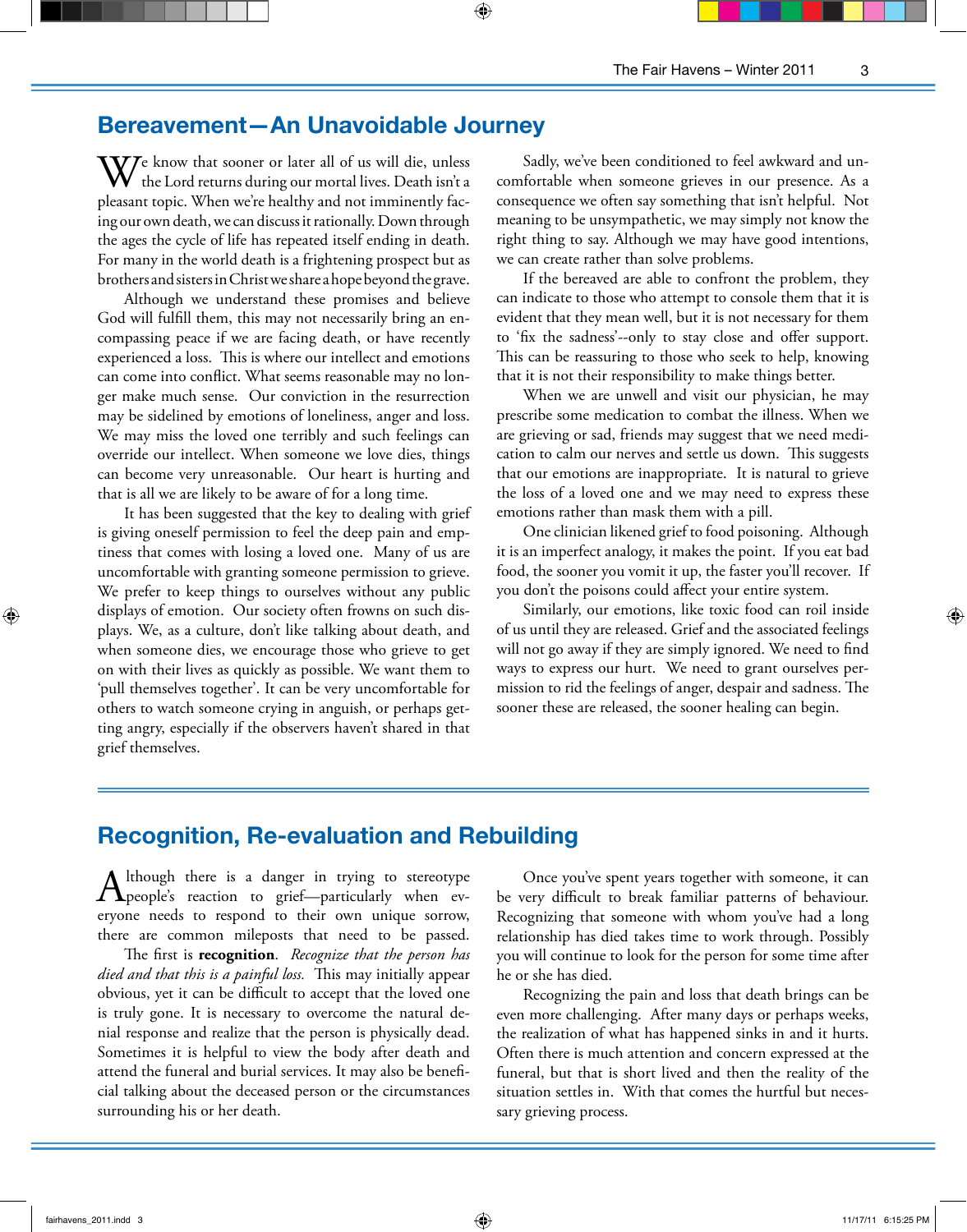Coupled with recognition of the loss, is the need to experience the grief. Many people try to avoid pain by bottling up their emotions or denying the feelings that they are having. But it is impossible to escape the pain associated with mourning. By fully experiencing the pain—most often through tears— relief can be found. Jesus himself, wept over the loss of his friend Lazarus even though he was about to raise him from the dead.

The second phase involves a **re-evaluation** of your life in light of the significance of this loss. You will need to adjust to an environment in which your loved one is absent. This can be a monumental task particularly if it involves the loss of your spouse. You will need to appreciate that the responsibilities you once shared are now yours and yours alone. The future plans you had together will need to be revisited. These adjustments can be difficult. You must take time to take stock of where you are, what is now gone and what remains. Once you reach this juncture you can begin to rebuild.

In **rebuilding** you find new ways to look at life, new activities to occupy your time and new relationships to develop. With the death of a spouse, you may need to learn many things anew. For some rebuilding can be difficult. For



example, a grieving spouse may be challenged by household chores or cooking. Someone who never learned to drive must either learn, or find other modes of transportation. Recognizing the loss and re-evaluating your new situation apart from your loved one, although painful, can be managed, but rebuilding can be another story, particularly if you feel you can never enjoy life again. There needs to be a desire to forge ahead and refocus your outlook. Reinvest the emotional energy you would have spent on the one who died into other relationships. The goal is not to forget the person who died, but rather reach the point where you can remember your loved one without experiencing disabling grief. The alternative is social withdrawal and sitting home alone.

Try to imagine yourself five years from now. What would you like to be doing? Pray about how you can use your time and talents for the Lord. Goal setting is a way of promising yourself that you can go forward and live a full life. The death of a loved one can be a catalyst for significant changes.

Although your circumstances are unique, God knows your situation and will equip you to move forward with new purpose. "For I know the plans I have for you,' declares the Lord, 'plans to prosper you and not harm you, plans to give you hope and a future'" (Jeremiah 29:11 NIV).

If you are caring for a surviving parent, offer support but don't encourage your parent to grow overly dependent on you. It is not helpful to be too protective. Healing comes as a person begins to do things for himself that are consistent with his or her abilities. Encourage your parent to become as independent as possible without appearing to be insensitive or uncaring.

#### **Grief--An Emotional Upheaval**

Grief is the most intense and enduring emotion we can experience. There is no quick fix. Knowledge of the grief process may give us a generalized picture of the terrain, but each individual will take a different route. Grieving the death of a loved one is an individual process. Do not expect your feelings and emotions to be like anyone else's. God made us all unique and our grieving process will be a personal journey.

Not all people grieve the same way or for the same length of time. The circumstances of your loved one's death can affect how you grieve. If a spouse or a parent had suffered with a long illness, death might be considered a blessing. For the families of Alzheimer's patients, mourning begins with the onset of the disease, long before death occurs. Because of the time spent anticipating death this sort of bereavement differs from the intense grief over someone who dies unexpectedly.

People may experience a variety of emotions during their grief. One of the most common emotions is **loneli-**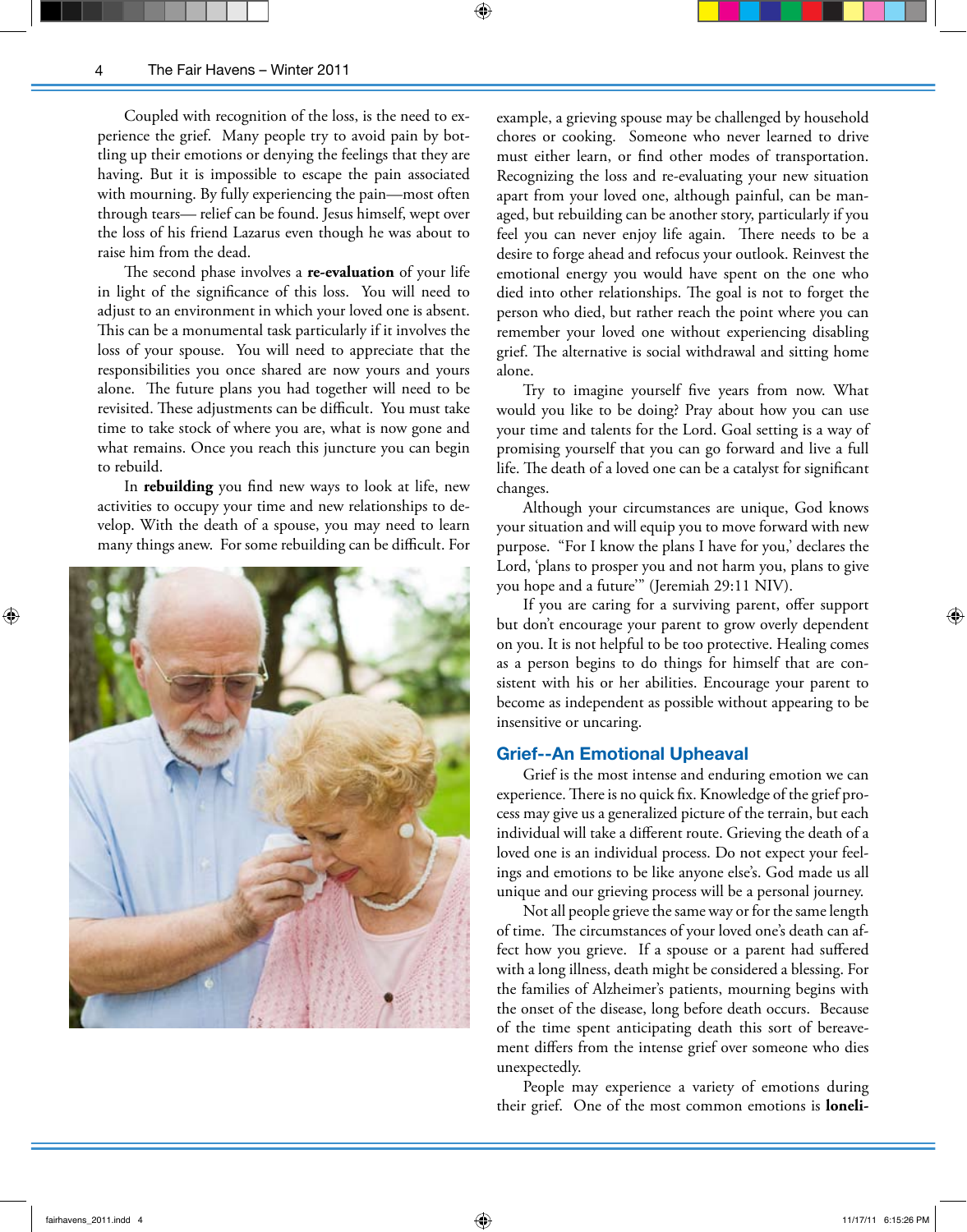**ness**. Even though death is not a time to blame people, we often do. Couples make commitments to each other and when one partner dies the other often feels betrayed or abandoned. So many things that you counted on disappear when your partner dies. You may lose some of the friends you thought were there for life. Others may feel awkward around you and be uncomfortable talking about your spouse because they don't know how to broach the subject. Many decide its better never to say anything for fear of upsetting you. When in the company of other couples, you may feel like a 'fifth wheel'.

The loneliness will pass eventually, but only if you spend time working with your feelings. Don't hesitate to tell someone how alone you are, or how lonely you feel, and with time those feelings will finally become manageable.

Some people try to cope with the loneliness by getting a pet. It provides them with something to love and care for. It can fill many gaps. It can be warm and responsive, but it is no substitute for the person who has died.

**Anger** is another emotion that can surface at the loss of a loved one. Some may feel helpless and powerless as they watch their partner slip away. Then they feel anger and rage at this helplessness and loss. Anger can consume a grieving spouse. Many different situations can trigger such a response. The rest of the world appears to carry on as if nothing happened. Because no one else seems to understand your grief, their apparent indifference can make you even angrier.

Usually when significant changes occur in our lives, they are often under our control—where we choose to work, whom we marry, our home, the decision to have a family but we have no control over death.

You may become angry with those close to you. It may be an anger directed at the person for dying, at the physician who attended your loved one or at yourself 'because I should or shouldn't have….'. You may also feel angry with God for permitting such pain and suffering, and then guilty with yourself for thinking such thoughts. Friends and family usually want to help, but often they're like Job's friends miserable comforters. It is very easy to feel patronized by them. Even though their intentions are good their clichés can make you angry. Instead of being honest and saying they can't imagine how you feel, many feel that they need to pretend that they do understand.

It is often a fine line between saying nothing and blowing up at people when you hear things that anger you. Try to be honest. Acknowledge that you know they're trying to help, but what they say causes you pain. By doing so, you'll let those close to you know how you feel, and simultaneously be able to release your emotions without necessarily offending anyone.

Acknowledging anger, especially in prayer can be a decisive step in the healing process. God knows what you are going through. Storing up anger inside you is never a good idea. Without warning you may find yourself snapping at those close to you or challenging those with whom you have no issues.

Well-meaning friends may think they know what is best for you. These 'fixers' may think they have all the answers to getting your life back on track, but they fail to grasp that you need time to cope with your grief. Consequently you must also now deal with the anger and resentment toward those who feel too uncomfortable to let you grieve and who want to stifle your feelings.

Find someone with whom you can share these feelings; someone who will hear your anger without judgment; someone who will stay beside you, no matter how angry you become. Find an outlet for your anger and rage. Pray, keep a journal, write letters, or work out.

Sometimes anger can arise over failure of the deceased to make adequate provision for the surviving spouse, or amongst siblings squabbling over an estate. Scripture provides sound advice. "Let all bitterness, wrath, anger, clamor, and evil speaking be put away from you with all malice. And be kind to one another, tenderhearted, forgiving one another, jus as God in Christ forgave you" (Ephesians 4:31- 32 NKJV).

Nothing can be more frustrating than having someone you love die. You want things to be the way they were. When they are not, you can become angry. In time the pain and anger will fade, but your circumstance will not be as it was.

Guilt may also be an emotion that those who lose a loved one experience. Often the helplessness one experiences standing by the bedside of a loved one can turn into guilt that you're okay while they are not. If you've been used to enjoying activities with your partner it may feel wrong to do those same activities on your own.

Guilt is a common emotion experienced by caregivers following the death of a loved one. Usually guilt occurs when a caregiver thinks back and wishes he had said or done things differently. Sometimes caregivers have nagging doubts about whether they provided too much or too little care. Regrets and 'if onlys' are common.

Oft times feelings of guilt are unfounded and unreasonable. Often our emotions are not based in reality, only perception. It's important to remember to do things when you're ready not when others are ready for you to do them. Guilt may arise from trying to live up to the expectations of others—particularly if they think they know what is best for you. A simple "I'm not ready yet" or "I hope that will come one day" will tell people that you're not yet ready. In time, if you give yourself permission to let it go, you can move beyond your guilt, or at least put it into a manageable perspective.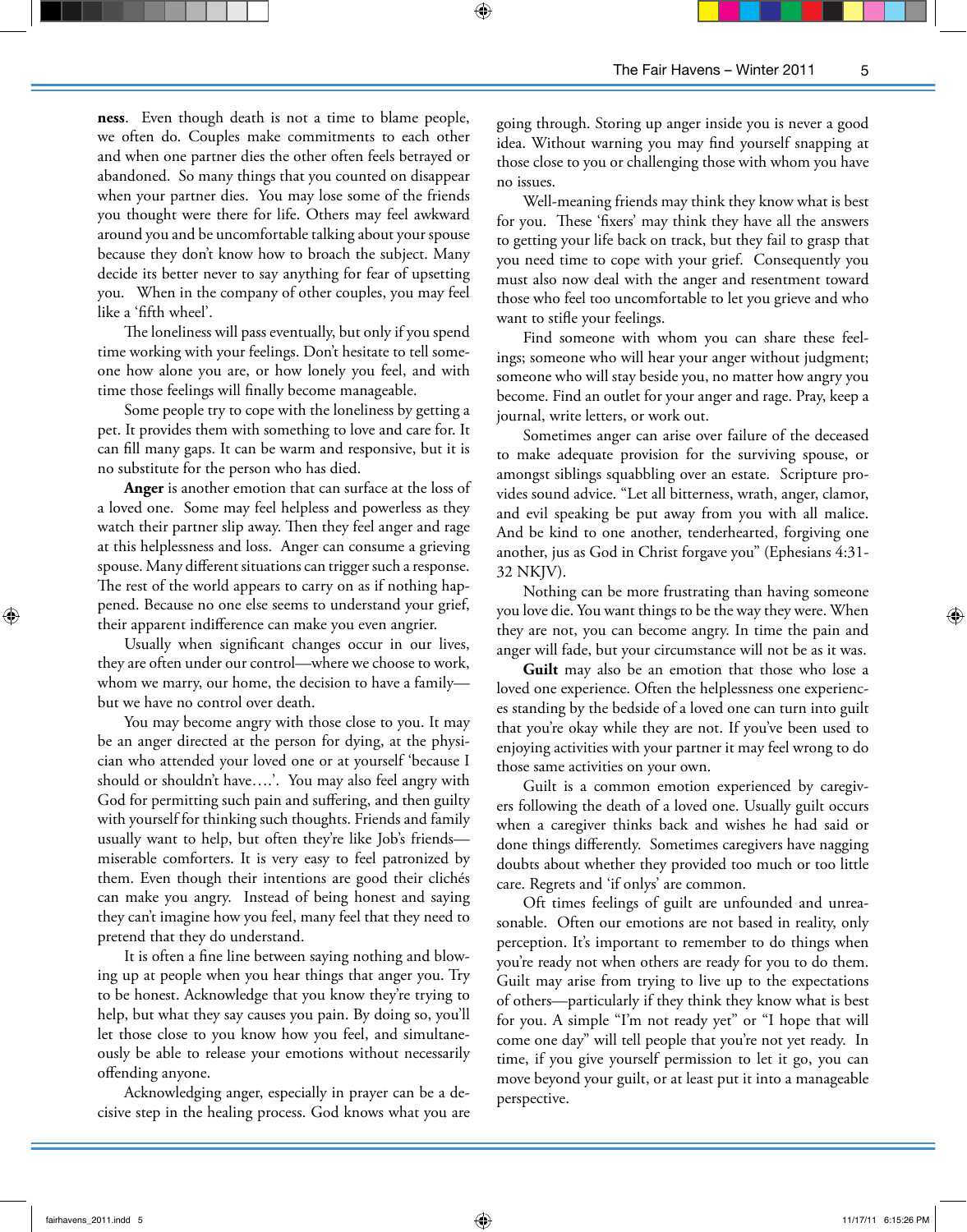

**Despair** often accompanies the loss of a spouse, particularly when there may seem to be little reason to carry on. The realization of what has happened and the recognition of what it all means can cause terrible despair. This deep sadness and sense of hopelessness is the underlying emotion of grief. For those around you, these feelings may be some of the most difficult emotions you'll have to deal with. Express these feelings to those who will listen and in time they will pass.

Many grief experiences are similar to those of a major depression. Under the duress of the loss, some may feel life has lost all its meaning. While feelings of loneliness, emptiness, lack of motivation and pain may continue for some time, thoughts of suicide should not. If you are contemplating ending your life, or have worked out a plan, you need to share your thoughts with someone you can trust. There is life and light at the end of the long journey through grief.

#### **Physical Responses to Grief**

While there are no certainties about our grief reactions, some common physical responses to such a trauma are listed below. As with every reaction to grief, you must recognize the change and work through it.

**Sleep Disturbance**: As you grieve, your sleeping habits may change considerably. Some grievers sleep all the time. Others may sleep hardly at all or wake much earlier than usual. Any change in sleep patterns can be disturbing, especially if you are tired and run down. As a rule, it is better to work through your grief than cover it up with a sleeping tablet.

**Change in Appetite**: Eating is a social activity. While we're grieving, we're not usually feeling very social, and it's common for us to eat less. If continuing weight loss develops, you should seek assistance from your physician.

**Lack of Motivation**: Many grievers experience a profound lack of mental and/or physical motivation. There may be a general malaise and sense of fatigue. Again, having an opportunity to express concerns over the loss and talking to others about the pain and how their systems responded to the stress can be therapeutic in itself.

**Hallucinations**: You may think you hear your loved one's voice, glimpse them moving in a room or hear their footsteps. These may be triggered by normal sounds or daily events.

Not all grief reactions are healthy. If you continue in isolation your grief may go on much longer than you ever imagined and it may impair your ability to rebuild your life.

**Overworking**: Many people find it easier to get back to work rather than absorbing what has happened and how significant their losses have really been. Work becomes a screen to avoid dealing with the grief.

⊕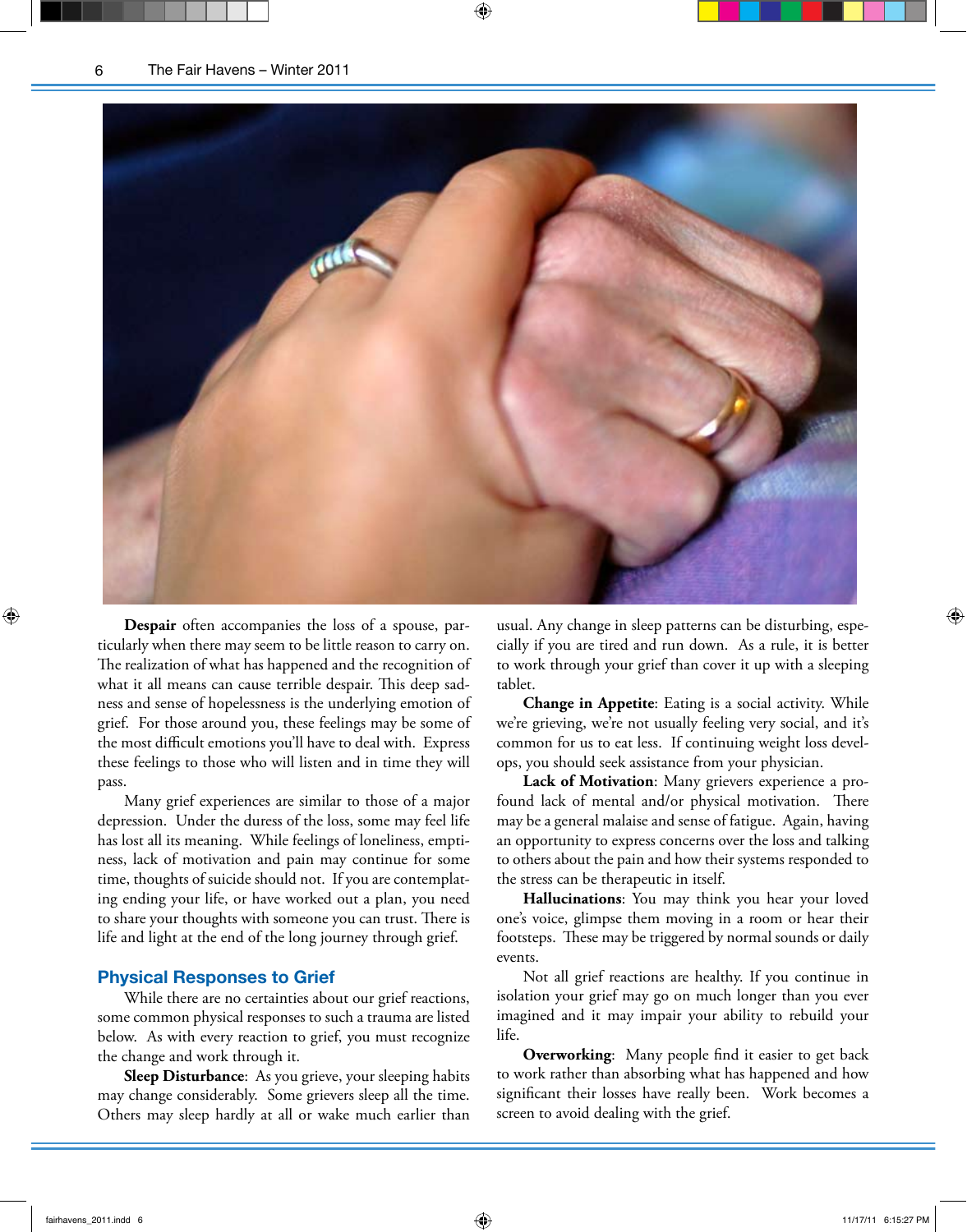**Increased alcohol intake**: Alcohol is a depressant. If your alcohol intake has increased since your loved one's death, you may have a problem. Although it may appear to be an instant fix for our feelings, it actually only covers them up temporarily and prolongs the pain. It is much easier to work through the grief that is driving the drinking before the drinking becomes a big problem in itself.

**Unnatural Attachment to objects**: Sometimes grief can lead to forming an unnatural attachment to objects that belong to the person who has died. It might involve wearing an article of clothing, refusing to let anyone sit in the dead person's favourite chair, or resisting packing up his or her things. Whatever the case, if you've changed your attachment to something, discuss this with someone willing to listen.

#### **Working Through Bereavement**

Grief hurts a great deal. Because the pain can be so intense, and your life has changed so dramatically, it is natural to experience changes. Some are predictable while others may be unexpected. Discuss them with someone you trust. Only you can work through your grief, but you don't have to do it alone. God has promised, "He gives power to the weak, and to those who have no might He increases strength" (Isaiah 40:29 KJV)

Deal with your grief by expressing yourself, by talking things through, and finding a way to let your feelings run their course. Let others be there for you. Support from others can help us handle the aftermath of our loss. Because we don't want to be a burden on others, we keep our grief hidden, but this simply prolongs the grieving process. It may also deny a brother or sister opportunity to express their care

and concern. Find someone who will listen and encourage you to describe how you're feeling, not be judgmental or try to talk you out of your feelings. If possible find a brother or sister who is used to helping people deal with grief. You could also ask a close friend or family member to help you explore your feelings—someone who is a good listener, empathetic and patient. Alternatively, your family physician may be able to recommend someone who is skilled in grief counseling or suggest you join a grief group. Bereavement groups are often very helpful because the survivors can find people who have gone through similar experiences. Writing can also be a useful tool such as maintaining a daily journal to write about your emotions. Eat well and exercise. Try to maintain a daily routine.

Do not rush into making major decisions or changes that could add stress to your life. Give yourself time and space to mourn. If at all possible do not move for at least a year. Rely on God's word. "In the multitude of my anxieties within me, your comforts delight my soul" (Psalm 94:19 NKJV)

It is okay to grieve. Express your sadness. Grief is a pain that may impede your life later on if it is not dealt with now. Acknowledging the loss and allowing yourself to express these emotions can help in the healing process and lead to accepting a life without your loved one. Grieving can be a painful process of readjustment. The way out of it is by traveling down that road, and as brothers and sisters in Christ it can be a privilege to 'bear one another's burdens' and help on that journey.

God can use your experience for the good of others and for His glory. Allow time to work through your grief, cast your burdens on the Lord, and reach out to others.

## **Foundation's Terms of Reference**

How can the Fairhaven Christadelphian Charitable<br>Foundation be of assistance to your ecclesia? Are there health and welfare needs in your meeting that require attention, but ecclesial resources are strained or insufficient? The Foundation, operating under the applicable government regulations, may provide grants only to registered charities in Canada. We must disperse a percentage of our investment income each year, based upon a government regulatory formula.

Ecclesias in Canada may request assistance from the Foundation by following these guidelines:

Only requests from Arranging Boards will be considered. Requests from an individual member of an ecclesia will not be accepted by the Foundation. Priority is to be given to the welfare needs of Christadelphian elderly, since this reflects the original purpose of Fairhaven House. If additional funds

are available after meeting these needs, then more general health and welfare needs of the Christadelphian community will be considered, followed by health and welfare needs of the community at large. Requests must be in writing and should document, in confidence, the need, the background, the amount of help required and the amount of help being provided by the ecclesia. It is expected that the ecclesia requesting support will also provide funds to assist from its own resources. It is preferable, if possible, that ecclesias address emergency situations, and subsequently follow up with a request to the Foundation. The board of the Foundation considers requests at its semi-annual meetings in March and August each year. Emergency requests will also be addressed as quickly as possible.

⊕